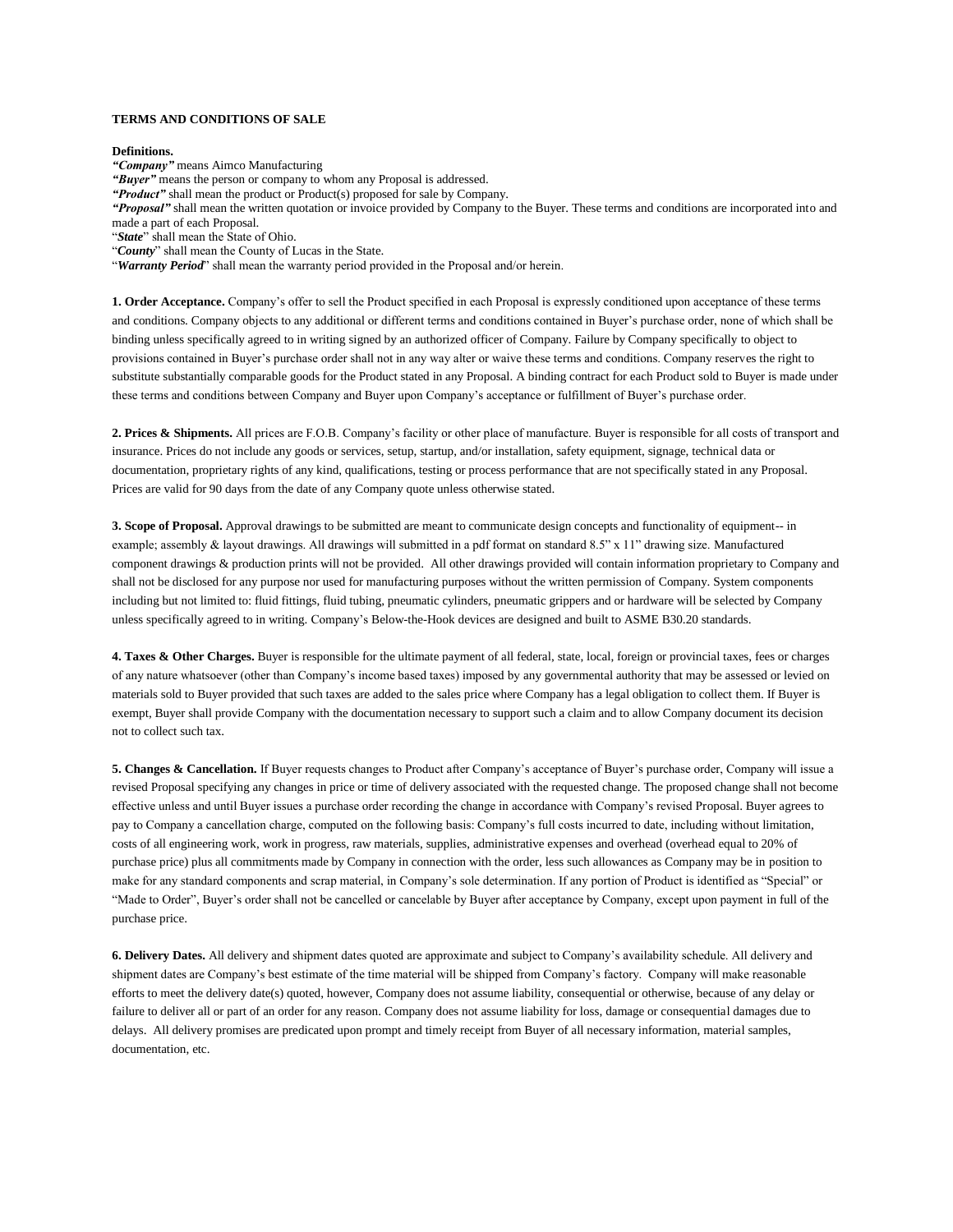**7. Installation, Maintenance & Operation.** Buyer is solely responsible for installation, operation and maintenance of the Product in accordance with the manual(s).

**8. Credit & Payment Terms.** For all export orders (excluding Canada), payment in full is required prior to manufacture and shipment of Product(s). Buyer will receive a pro forma invoice when Company receives a valid and binding Purchase Order. For Domestic orders, unless other terms of payment are specified in any Proposal: (a) for orders over \$5,000, Buyer shall pay Company 50% of the total purchase price when submitting a purchase order to Company, and 50% of the purchase price net 30 days after shipment from Company's facility; and (b) for all other orders, payment shall be made in full within 30 days from the date of shipment from Company's facility. Buyer shall make all payments in full without any deduction for any claim or setoff or recoupment. The payment terms stated in any Proposal are conditioned upon approval of Buyer's credit and may be withdrawn or amended at any time by Company at its discretion if (a) Buyer does not maintain a satisfactory credit rating or (b) if Buyer does not maintain its account with Company in good standing. Company reserves the right to change these credit terms, refuse shipment or cancel unfilled orders at any time when the financial condition of Buyer fails to meet the requirements of a satisfactory credit rating or when the previous payment record of Buyer to Company reasonably warrants such action. If delivery dates are delayed by Buyer for reasons within its reasonable control, payments are nevertheless due when Company is prepared to make delivery according to the delivery schedule. Payment is not contingent upon installation, use or operation of any Product(s). No cash discounts for early payment will be granted. Buyer shall be delinquent if payment is not remitted according to the applicable terms. Interest shall accrue on delinquent invoices at the rate of 1.5% per month, subject to federal, state and local laws, on the amount of the unpaid balance from the original due date of the invoice. In the event Company refers delinquencies to an attorney or an agent for collection, Buyer shall pay all costs of collection, including attorney's fees. Should Buyer become delinquent in the payment of any sum, all contractual obligations of Company to Buyer shall terminate. Notwithstanding the foregoing, if Buyer wishes to dispute an amount which has been invoiced by Company, it will nonetheless make payment on the due date to Company's lawyers who shall hold such amounts in dispute.

**9. Security Interest.** Company retains a security interest ("Security Interest") in the Product to secure any portion of the purchase price not paid. These terms and conditions constitute a written security agreement provided by Buyer to Company covering all Product sold by Company to Buyer. Company may record a Uniform Commercial Code Financing Statement evidencing this Security Interest. Company has all rights and remedies accorded by law or equity to a secured seller, including the right to enter upon the premises where the Product shall be located for purposes of removing or rendering them inoperative, and all such rights and remedies shall be cumulative. Buyer shall maintain insurance against all risks to cover full replacement value of the Product until Company has been paid in full and agrees to do all things and acts necessary to perfect and maintain such Security Interest for the benefit of Company.

**10. Title and Risk of Loss**. Title and risk of loss or damage to the Product shall pass to the Buyer upon tender of delivery F.O.B. Company's facility or other place of manufacture. Any claim by Buyer for damage occurring during shipment shall be made directly against the freight carrier, with a copy of such claim forwarded to Company within ten (10) days. Any shipments returned to Company as a result of Buyer's unexcused delay or failure to accept delivery will require Buyer to pay all additional costs incurred by Company.

**11. Product Acceptance.** All Product will be deemed accepted by Buyer if Buyer does not provide Company with a written notice of rejection within 5 days of the date of delivery to Buyer, which notice shall specify in detail any reasons for rejection.

## **12. Limited Warranty.**

Aimco Manufacturing (Aimco) warrants their manufactured parts to be free of defects in material or workmanship except wearable parts such as gripper & locator pads, bladder sleeves, vacuum cups, and pneumatic components, for 1 year from the date of shipment. Components not manufactured by Aimco are not included in this warranty but instead transfer the original manufacturer's warranty. An RA (Return Authorization) must be accepted and accompany the suspected defect when submitted to Aimco for inspection. Shipping expenses will be the end user's or dealer's responsibility unless stated differently by Aimco. Aimco's RMA is based on the findings of their investigation and will determine the refund of shipping costs, repair costs, replacement, or refund will be at the discretion of AIMCO and their findings.

Aimco's warranty becomes void if the product in question has been altered, repaired by and/or sold to a third party. The warranty becomes void when the damage in question is caused by accidental collision, misuse, unfiltered shop air, and/or neglect of proper maintenance, storage, installation. Corrosion, erosion, and normal wear and tear can be expected and is not covered under Aimco's warranty.

Aimco will not be liable for any loss, injury or damage to persons or property, loss of sale, loss of capital, revenue or good will, downtime costs, or expenses asserted against company as the result of property damage, personal injury or death, and buyer hereby agrees to indemnify and hold Aimco harmless from any and all such damages. Buyer aggress to defend and indemnify Aimco from any and all claims, liability, damage or expenses asserted against buyer including the actions of buyers, its employees, agents and customers.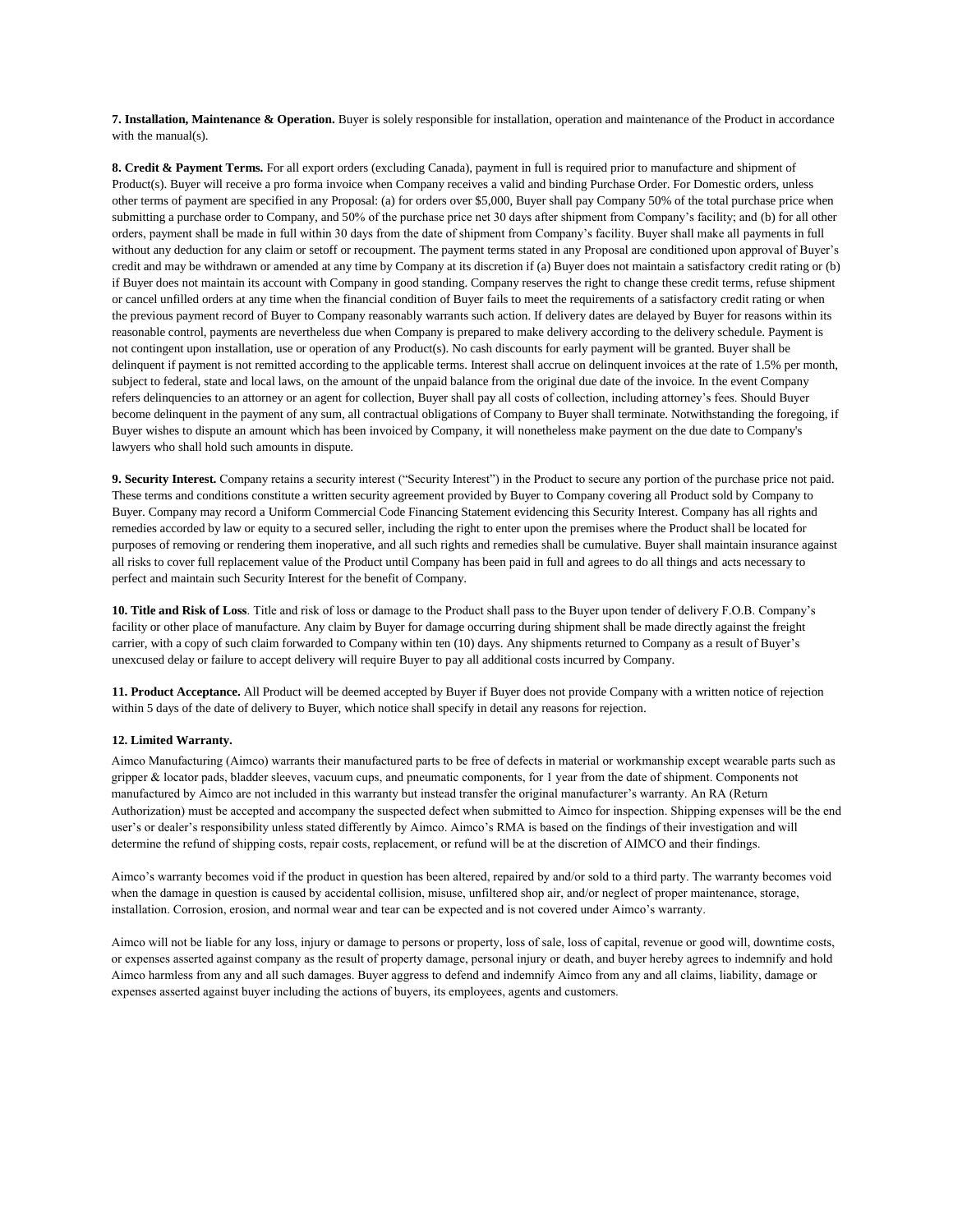**13. EXCLUSIVE REMEDIES.** THE REMEDIES PROVIDED HEREIN ARE BUYER'S SOLE AND EXCLUSIVE REMEDIES. IN NO CASE WHATSOEVER, WHETHER AS A RESULT OF BREACH OF CONTRACT, BREACH OF WARRANTY OR TORT (INCLUDING COMPANY'S OR BUYER'S NEGLIGENCE OR STRICT LIABILITY) SHALL COMPANY BE LIABLE FOR ANY CONSEQUENTIAL OR INCIDENTAL DAMAGES INCURRED BY BUYER OR THIRD PARTY, INCLUDING, BUT NOT LIMITED TO: LOSS OF SALES, PROFIT, REVENUE OR GOOD WILL; LOSS OF USE OF GOODS OR ANY ASSOCIATED EQUIPMENT OR MATERIAL; COST OF CAPITAL; COST OF SUBSTITUTE PRODUCTS, FACILITIES OR SERVICES; DOWNTIME COSTS; ATTORNEY'S FEES; OR LOSSES OR CLAIMS OF CUSTOMERS OR BUYER FOR SUCH DAMAGES. BUYER HEREBY AGREES TO INDEMNIFY AND HOLD COMPANY HARMLESS FROM ANY AND ALL SUCH DAMAGES. BUYER FURTHER AGREES TO DEFEND, INDEMNIFY AND HOLD COMPANY HARMLESS FROM ANY AND ALL CLAIMS, LIABILITY, DAMAGES OR EXPENSES (INCLUDING ATTORNEY'S FEES) ASSERTED AGAINST COMPANY AS THE RESULT OF PROPERTY DAMAGE, PERSONAL INJURIES OR DEATH, TO BUYER, ITS EMPLOYEES, AND ANY OTHER THIRD PARTIES, RESULTING FROM THE ACTIONS OR INACTIONS OF ANY OTHER PERSON OTHER THAN COMPANY, INCLUDING, WITHOUT LIMITATION, THE ACTIONS OF BUYER, ITS EMPLOYEES, AGENTS AND CUSTOMERS.

**14. Limitation of Liability**. Buyer's remedies set forth herein are exclusive, and the total liability of Company with respect to any Proposal and the Product furnished thereunder, in connection with the performance or breach thereof, or from the manufacture, sale, delivery, installation, repair or technical direction covered by or furnished under a Proposal or these terms and conditions, whether based on contract, warranty, negligence, indemnity, strict liability or otherwise, shall not exceed the total amount paid by Buyer to Company for the Product upon which such liability is based.

**15. Intellectual Property.** Company is not liable to Buyer for any claims or damages of Buyer relating in any manner whatsoever to any infringement of any patent, copyright, trademark, trade secret, or any proprietary right of any third party. Buyer shall indemnify and hold Company harmless against any and all such claims or damages arising out of Buyer's use of the Product. Buyer acknowledges and agrees that: (a) any and all Company's Intellectual Property Rights are the sole and exclusive property of Company or its licensors; (b) Buyer shall not acquire any ownership interest in any of Company's Intellectual Property Rights; (c) any goodwill derived from the use by Buyer of Company's Intellectual Property Rights inures to the benefit of Company or its licensors, as the case may be; (d) if Buyer acquires any Intellectual Property Rights, rights in or relating to any Product (including any rights in any trademarks, derivative works or patent improvements relating thereto) by operation of law, or otherwise, such rights are deemed and are hereby irrevocably assigned to Company or its licensors, as the case may be, without further action by either of the parties; and (e) Buyer shall use Company's Intellectual Property Rights solely for purposes of using the Product under this Agreement and only in accordance with these terms and conditions. Buyer shall not: (a) take any action that interferes with any of Company's rights in or to Company's Intellectual Property Rights, including Company's ownership or exercise thereof; (b) challenge any right, title or interest of Company in or to Company's Intellectual Property Rights; (c) make any claim or take any action adverse to Company's ownership of Company's Intellectual Property Rights; (d) register or apply for registrations, anywhere in the world, for Company's trademarks or any other trademark that incorporates Company's trademarks; (e) use any mark, anywhere that is confusingly similar to Company's trademarks; (f) engage in any action that tends to disparage, dilute the value of, or reflect negatively on the Product or any Company's trademarks; (g) misappropriate any of Company's trademarks for use as a domain name; or (h) alter, obscure or remove any Company's trademarks, or trademark or copyright notices or any other proprietary rights notices placed on the Product, marketing materials or other materials that Company may provide. For purposes hereof, "Intellectual Property Rights" means all industrial and other intellectual property rights comprising or relating to: (i) patents; (ii) trademarks; (iii) internet domain names, whether or not trademarks, web addresses, web pages, website and URLs; (iv) works of authorship, expressions, designs and design registrations, whether or not copyrightable, including copyrights and copyrightable works, software and firmware, data, data files, and databases and other specifications and documentation; (v) trade secrets; and (vi) all industrial and other intellectual property rights, and all rights, interests and protections that are associated with, equivalent or similar to, or required for the exercise of, any of the foregoing, however arising, in each case whether registered or unregistered and including all registrations and applications for, and renewals or extensions of, such rights or forms of protection pursuant to the laws of any jurisdiction throughout in any part of the world.

**16. Confidentiality and Non-Solicitation.** Any Proposals, quotes, invoices, order acknowledgments, prints, brochures, drawings or other information furnished to Buyer by Company are intended for confidential use by Buyer, and shall not be disclosed by Buyer or used to the detriment of Company's competitive position. In addition, Buyer hereby agrees that for the 2-year period following any Proposal, Buyer shall not interfere in, or solicit or induce any change in or cessation of, the business relationship between Company and any of its customers, independent contractors, agents, representatives, contract manufacturers, suppliers, or investors; nor solicit or induce any Company employees or other agents to terminate their employment or other relationship with Company.

**17. Performance Standards**. In the event Product will be used by Buyer to process feed material ("Feed Material"), the Company may, prior to the Product order process, test the Feed Material, including the size, hardness, surface finish, porosity, moisture content, product temperature and abrasiveness thereof (collectively the "Feed Material Characteristics"). Notwithstanding any testing of the Feed Material by Company, however, Buyer shall be and remain fully responsible for specifically identifying the Feed Material Characteristics and any and all variations of the Feed Material, which is to be processed by the Product. Buyer represents and warrants to Company that the Feed Material to be used in the Product is identical to the Feed Material provided to the Company as a sample. All variations of the Feed Material to be processed by the Product shall be provided as a sample and or agreed upon in writing by an authorized manager from Company, at the time of ordering the Product. Buyer's failure to process Feed Material which is identical to the samples provided to the Company voids and nullifies the warranty provided for herein.